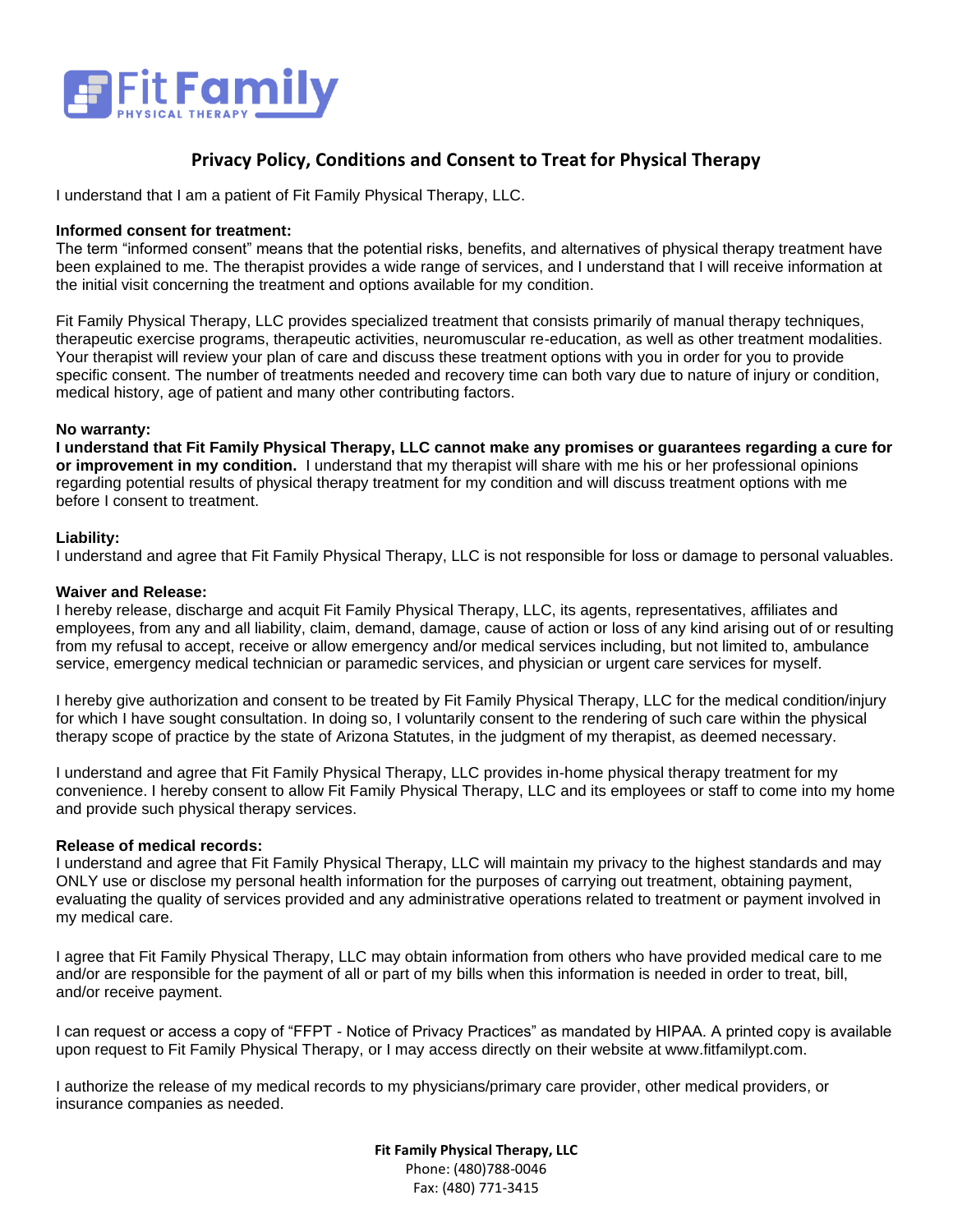

### **Notification of HIPAA**

I acknowledge that I have received or been offered a copy of Fit Family Physical Therapy, LLC's Notice of Privacy Practice, which describes how my PHI is used and shared. I understand that Fit Family Physical Therapy, LLC has the right to change this notice at any time. I may obtain a current copy by contacting Fit Family Physical Therapy, LLC. My signature below acknowledges that I have been offered a copy or provided access to a copy of the Notice of Privacy Practice.

**I have read the above information, and I consent to physical therapy evaluation and treatment. By signing below, I acknowledge that I have read, understood, and will abide by the conditions and policies noted on this consent form.**

Patient Signature: \_\_\_\_\_\_\_\_\_\_\_\_\_\_\_\_\_\_\_\_\_\_\_\_\_\_\_\_\_\_\_\_\_\_\_\_\_\_\_\_\_\_\_\_\_\_\_\_\_\_\_\_\_\_\_\_ Date: \_\_\_\_\_\_\_\_\_\_\_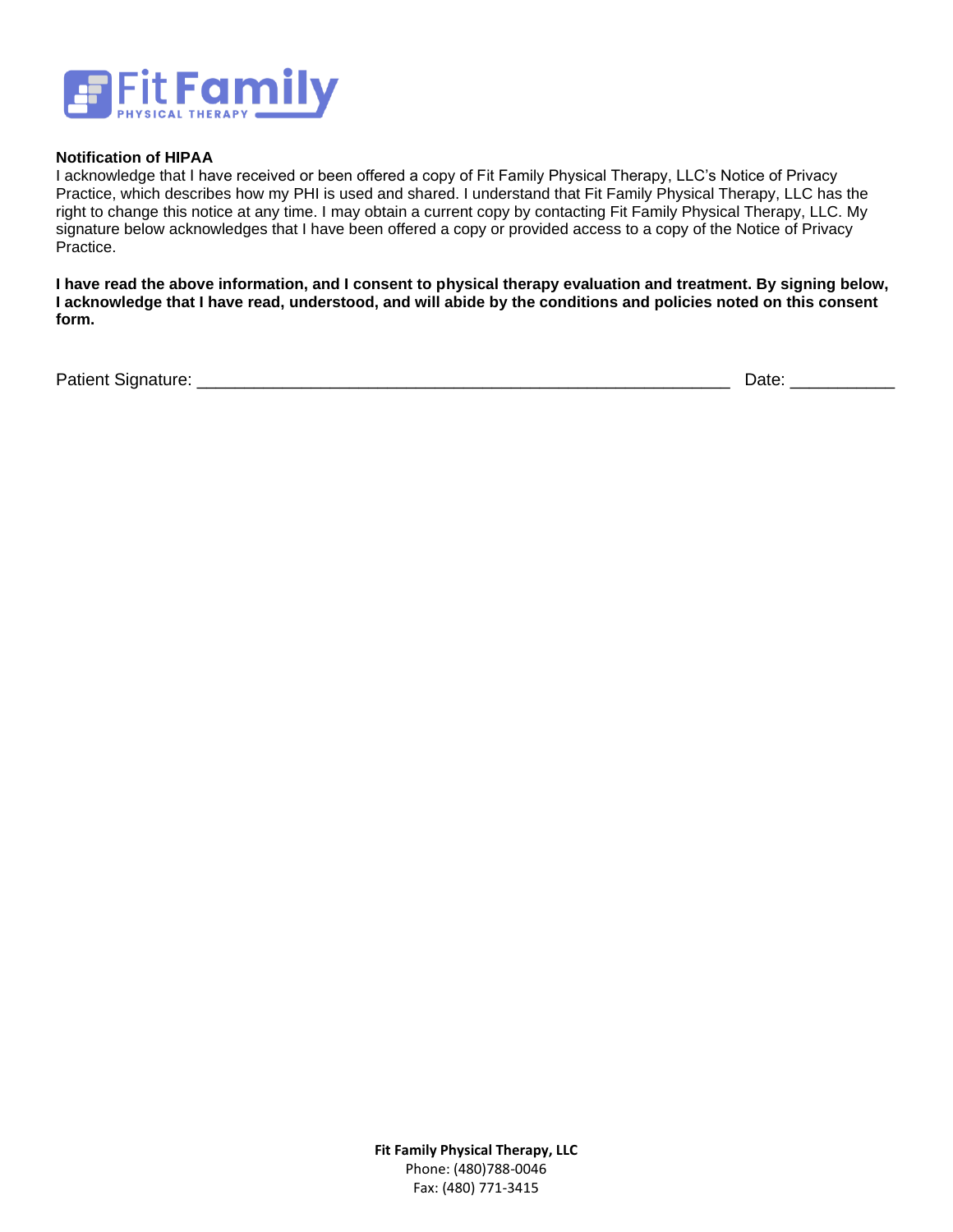

# **Payment/Financial Policy Statement**

Thank you for choosing Fit Family Physical Therapy, LLC as your physical therapy provider. Before we begin services, please sign below indicating you have read, understand, and agree to the following payment policies.

- You agree to be financially responsible for all charges, regardless of any applicable insurance or benefit payments, third-party interest, or the resolution of any legal action or lawsuits in which you may be involved.
- Payment is expected at time of service unless you have made other payment arrangements with us.
- **Out-of-Network Policy**. We are out of network with your health plan. If you have out-of-network benefits, we will provide you with a copy of your bill upon request that you can submit to your health plan carrier for reimbursement for the services your health plan covers. You are responsible for contacting your insurance company to determine what your benefits are and to obtain any necessary physician referrals and/or pre-authorizations for services. We are not responsible if your health plan denies, in whole or in part, your claims for our services.
- **Medicare/Medicaid Policy**: If you are one of these beneficiaries, you understand that our licensed physical therapists are not enrolled as a provider for any of these policies. They have onerous technical and administrative requirements that must be met for services to be considered medically necessary covered benefits. We believe those requirements take unnecessary time away from the services we provide. Since our services are not designed to meet these covered benefit requirements, and we are not enrolled providers, our services will not be covered (paid) in full or in part by these policies (including Medicare Advantage Plans), even if the same services might be considered covered benefits when provided by another enrolled provider. We will not submit claims on your behalf or provide you with a statement or invoice. If you want Medicare to pay for any services that might be considered covered benefits, you should seek those services from an enrolled provider. By choosing to receive our services after being fully informed of these facts, you are agreeing to pay privately for the services you receive from us, even if those services might be covered by another enrolled provider. You also understand that since we are not enrolled providers and our services do not meet the technical requirements for covered benefits, our services are not subject to maximum allowable charge. **You agree that you, your caregivers, family members, authorized representatives or power of attorney will not, under any circumstance, submit our claims, invoices, or statements to these policies for reimbursement or to obtain a denial for any policy supplemental insurance plan**.
- **Medicare as a Secondary Payer**. If you have a commercial insurance plan, we will provide you with a copy of your bill that you can, at your discretion, submit to your health plan for reimbursement for the services your health plan covers. However, since we are not Medicare/Tricare/Medicaid enrolled providers, they will not pay your copays, coinsurance, or deductibles as a secondary payer. You understand and agree to carry out whatever procedures are necessary to prevent your commercial insurer from automatically forwarding our bills to these policies.
- **Privacy Rights**. You have a right to privacy under the Health Insurance Portability and Accountability Act (HIPAA) that includes restricting disclosure of your records and claims to your health plan, including Medicare/Medicaid, if you pay privately for your services at the time of service. By paying for your services at the time of service, we assume you are exercising this right to privacy. We will not disclose your medical records to any third party, including your health insurance carrier, unless you sign our Authorization to Release Protected Health Information form to disclose your health information.
- **Appeals Policy**. You understand that you are responsible for filing all appeals of adverse benefit determinations. If you need assistance filing an appeal, contact the consumer assistance agency on your denial letter.

### **I have read, understand, and agree to these payment terms.**

Parent/Guardian Signature: \_\_\_\_\_\_\_\_\_\_\_\_\_\_\_\_\_\_\_\_\_\_\_\_\_\_\_\_\_\_\_\_\_\_\_\_\_\_\_\_\_\_\_\_\_\_\_ Date: \_\_\_\_\_\_\_\_\_\_\_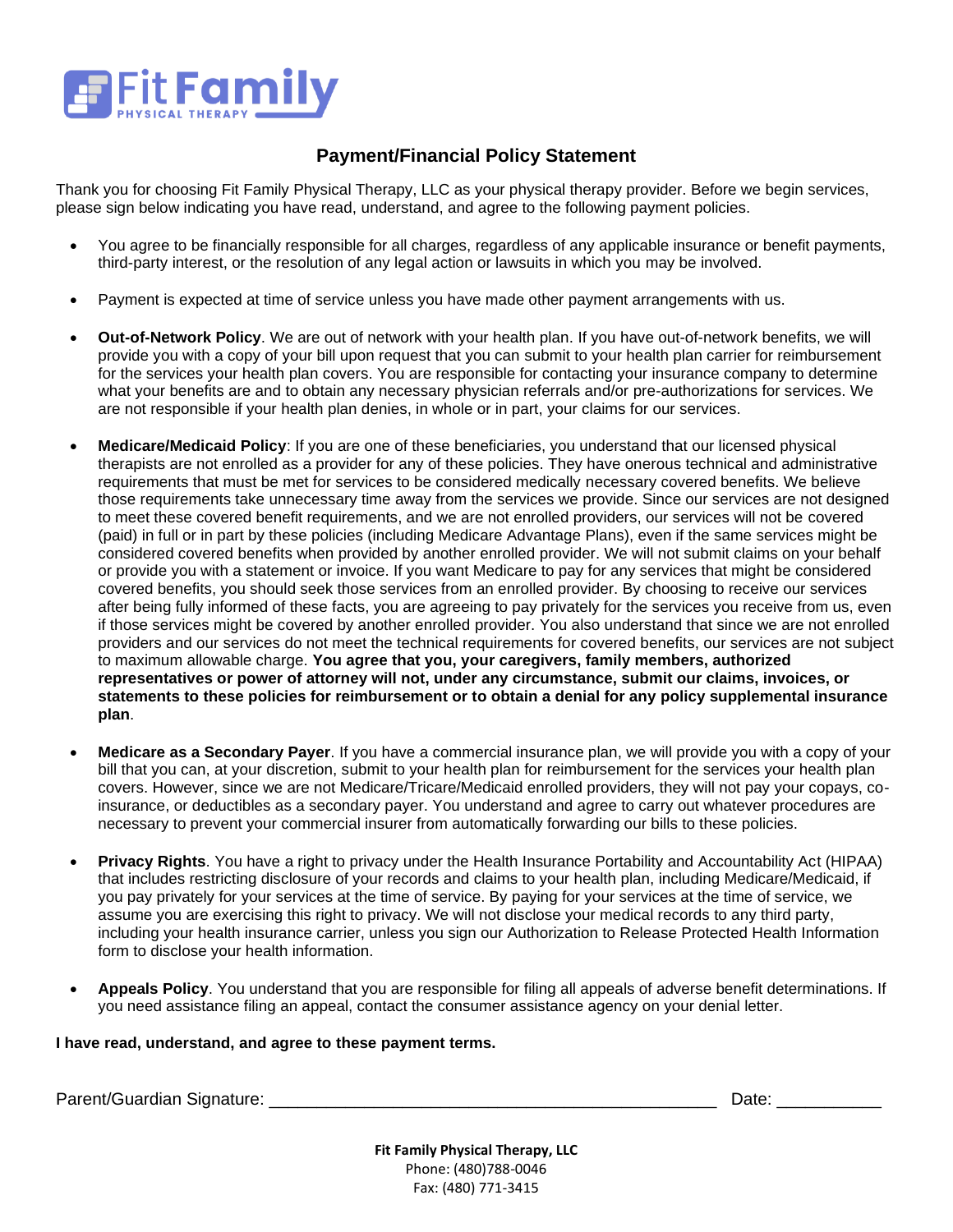

# **Cancellation & No-Show Policy**

If you need to cancel an appointment, you can do so via use of our PT Everywhere app, email, or by calling/texting our team at (480)788-0064 to cancel. Any appointments within 24 hours cannot be cancelled using the app and you will need to choose another method to inform us of the cancellation or request to reschedule.

**Please be advised that cancellations made after 8AM on the day of the appointment will be subject to the full visit charge**. This includes appointments where our provider is unable to access the property, is turned away, or the client is unavailable.

I understand the greatest benefit from therapy is with consistent attendance and participation in the plan of care. I understand that if I cancel prior to 8AM on the day of an appointment with Fit Family Physical Therapy, I will not be charged. I understand that **if I cancel after 8AM on the day of the appointment or fail to be present (no-show) for a scheduled appointment, I will pay a cancellation fee equal to the full visit charge.** 

Appointments may be cancelled by phone, text, email, use of PT Everywhere app, or in person.

Patient Signature: \_\_\_\_\_\_\_\_\_\_\_\_\_\_\_\_\_\_\_\_\_\_\_\_\_\_\_\_\_\_\_\_\_\_\_\_\_\_\_\_\_\_\_\_\_\_\_\_\_\_\_\_\_\_\_ Date: \_\_\_\_\_\_\_\_\_\_\_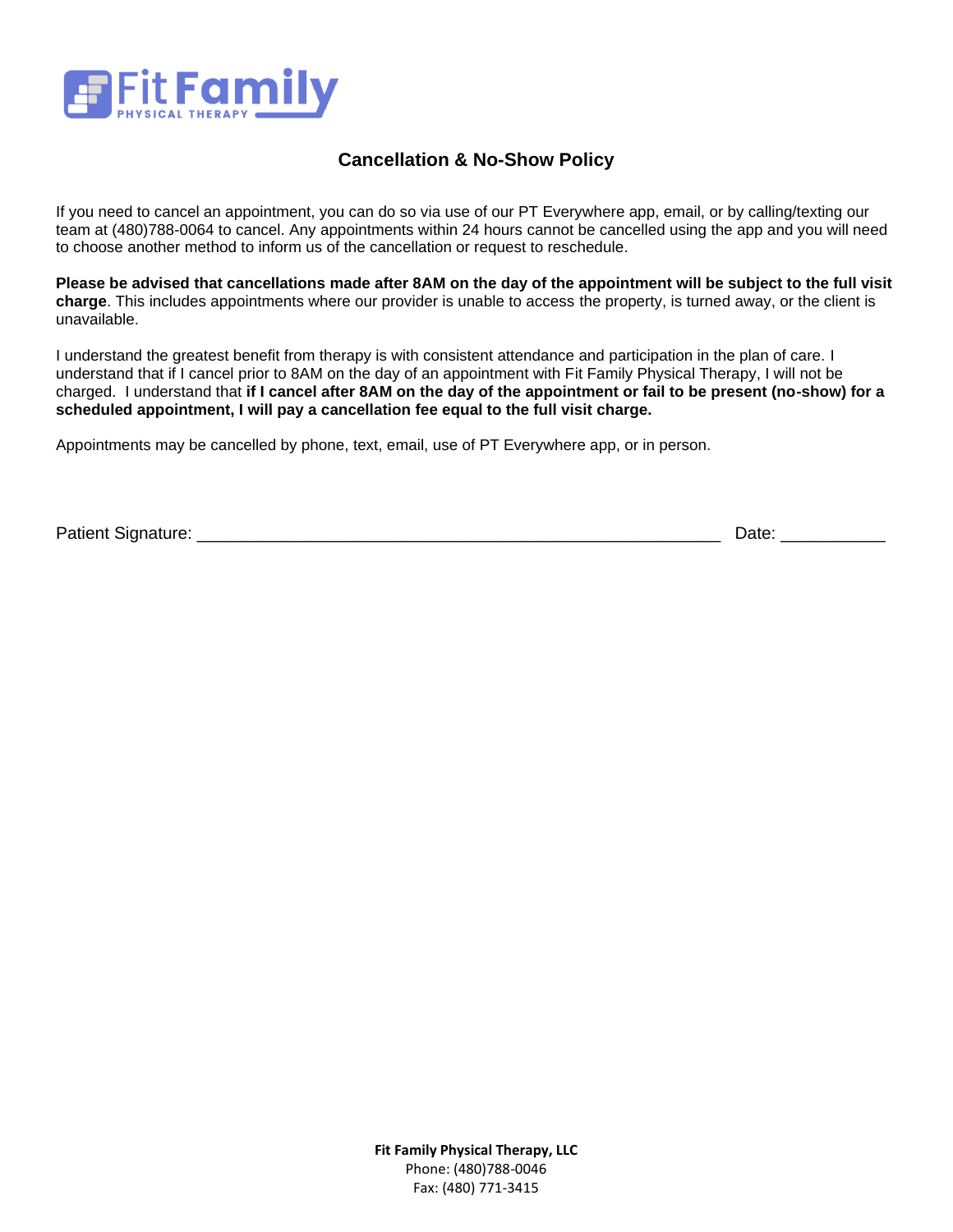

# **Media Permissions**

Please initial by one of the following statements.

| I DO grant permission to Fit Family Physical Therapy, LLC to use my image (photographs and/or<br>video and written reviews) for use in media publications including: videos, print marketing,<br>newsletters, general publications, website, and social media platforms.                                                                                                                                                                                                                                                                                                                                                                                                                                                               |
|----------------------------------------------------------------------------------------------------------------------------------------------------------------------------------------------------------------------------------------------------------------------------------------------------------------------------------------------------------------------------------------------------------------------------------------------------------------------------------------------------------------------------------------------------------------------------------------------------------------------------------------------------------------------------------------------------------------------------------------|
| I waive any right to inspect or approve the finished photographs or electronic matter that may be<br>used in conjunction with them now or in the future, whether that use is known to me or unknown,<br>and I waive any right to royalties or other compensation arising from or related to the use of the<br>image. I have read this release before signing below, and I fully understand the contents,<br>meaning and impact of this release. I understand that I am free to address any specific questions<br>regarding this release by submitting those questions in writing prior to signing, and I agree that<br>my failure to do so will be interpreted as a free and knowledgeable acceptance of the terms of<br>this release. |
| <b>I DO NOT</b> grant permission to Fit Family Physical Therapy, LLC, to use my image (photographs)<br>and/or video and written reviews) for use in media publications including: videos, print marketing,<br>newsletters, general publications, website, and social media platforms.                                                                                                                                                                                                                                                                                                                                                                                                                                                  |

Patient Signature: \_\_\_\_\_\_\_\_\_\_\_\_\_\_\_\_\_\_\_\_\_\_\_\_\_\_\_\_\_\_\_\_\_\_\_\_\_\_\_\_\_\_\_\_\_\_\_\_\_\_\_\_\_\_\_\_ Date: \_\_\_\_\_\_\_\_\_\_\_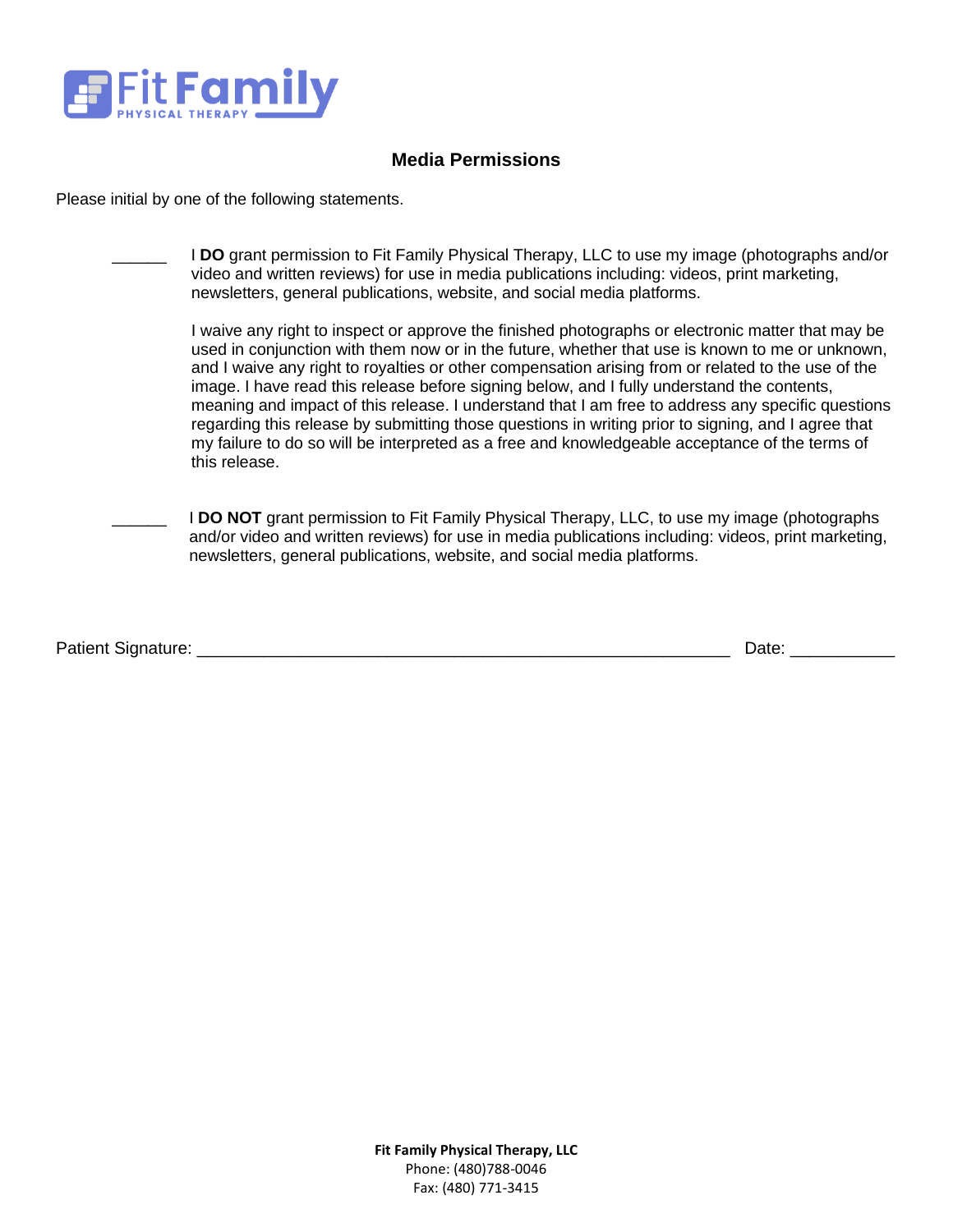

# **COVID-19 Assumption of Risk and Waiver of Liability**

The novel coronavirus, COVID-19, has been declared a worldwide pandemic by the World Health Organization. COVID-19 is reported to be extremely contagious. The state of medical knowledge is evolving, but the virus is believed to spread from person-to-person contact, and/or by contact with contaminated surfaces and objects, as well as in the air. People reportedly can be infected and show no symptoms, and therefore, spread the disease. The exact methods of spread and contraction are unknown, and there is no known treatment or cure. A vaccine for COVID-19 is available but doesn't guarantee that it will not be contracted. Additionally, children <12Y of age have not been recommended or granted use of this vaccine as of yet. Evidence has shown that COVID-19 can cause serious and potentially life-threatening illness and even death.

Fit Family Physical Therapy, LLC has put preventative measures in place to reduce the spread of COVID-19. However, Fit Family Physical Therapy, LLC cannot guarantee that you will not become exposed to, contract, or spread COVID-19, while attending a physical therapy appointment. Therefore, if you choose to attend a Fit Family Physical Therapy, LLC physical therapy appointment, you may be exposing yourself and/or family members and/or increase your risk of contracting or spreading COVID-19.

**Assumption of Risk**: I have read and understood the above warning concerning COVID-19. I hereby choose to accept the risk of contracting COVID-19 for myself and household members in order to attend a Fit Family Physical Therapy physical therapy appointment. These services are of such value to me, that I accept the risk of being exposed to, contracting, and/or spreading COVID-19 in order to attend a Fit Family Physical Therapy, physical therapy appointment. If I or a household member test positive for COVID-19 within two weeks of attending a Fit Family Physical Therapy, LLC physical therapy appointment, I will notify Fit Family Physical Therapy who will notify the group that they had a potential exposure.

**Waiver of Lawsuit/Liability**: I hereby forever release and waive my right to bring suit against Fit Family Physical Therapy, LLC, and its owners, officers, directors, managers, officials, trustees, agents, employees, or other representatives in connection with exposure, infection, and/or spread of COVID-19 related to attending a Fit Family Physical Therapy, LLC physical therapy appointment. I understand that this waiver means I give up my right to bring any claims including for personal injuries, death, disease or property losses, or any other loss, including but not limited to claims of negligence and give up any claim I may have to seek damages, whether known or unknown, foreseen or unforeseen.

**Mask Policy**: At this time, any employee of Fit Family Physical Therapy, LLC will wear a mask. You are entitled to your own decision making of wearing a mask or not. We appreciate your understanding during this time.

**I have carefully read and fully understand all provisions of this release and freely and knowingly assume the risk and waive my rights concerning liability as described above**.

Patient Signature: \_\_\_\_\_\_\_\_\_\_\_\_\_\_\_\_\_\_\_\_\_\_\_\_\_\_\_\_\_\_\_\_\_\_\_\_\_\_\_\_\_\_\_\_\_\_\_\_\_\_\_\_\_\_\_\_ Date: \_\_\_\_\_\_\_\_\_\_\_